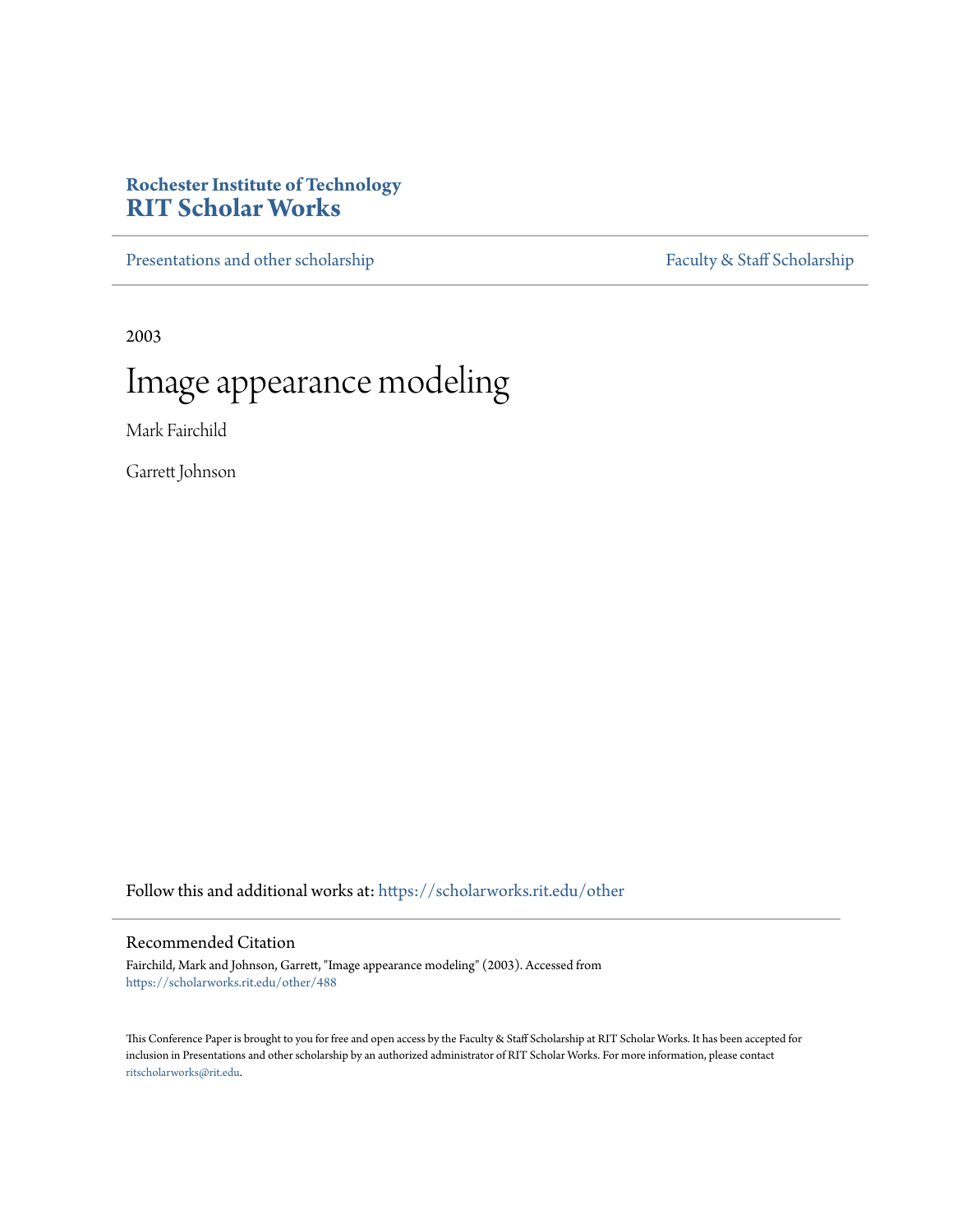# **Image appearance modeling**

Mark D. Fairchild and Garrett M. Johnson\* Munsell Color Science Laboratory, Chester F. Carlson Center for Imaging Science, Rochester Institute of Technology, Rochester, NY, USA 14623-5604

# **ABSTRACT**

Traditional color appearance modeling has recently matured to the point that available, internationally-recommended models such as CIECAM02 are capable of making a wide range of predictions to within the observer variability in color matching and color scaling of stimuli in somewhat simplified viewing conditions. It is proposed that the next significant advances in the field of color appearance modeling will not come from evolutionary revisions of these models. Instead, a more revolutionary approach will be required to make appearance predictions for more complex stimuli in a wider array of viewing conditions. Such an approach can be considered image appearance modeling since it extends the concepts of color appearance modeling to stimuli and viewing environments that are spatially and temporally at the level of complexity of real natural and man-made scenes. This paper reviews the concepts of image appearance modeling, presents iCAM as one example of such a model, and provides a number of examples of the use of iCAM in still and moving image reproduction.

Keywords: color appearance, image appearance, image quality, vision modeling, image rendering

#### **1. INTRODUCTION**

The fundamental theme of this research can be considered image measurement and the application of those measurements to image rendering and image quality evaluation. Consideration of the history of image measurement helps set the context for the formulation and application of image appearance models, a somewhat natural evolution of color appearance, spatial vision, and temporal vision models. Early imaging systems were either not scientifically measured at all, or measured with systems designed to specify the variables of the imaging system itself. For example, densitometers were developed for measuring photographic materials with the intent of specifying the amounts of dye or silver produced in the film. In printing, similar measurements would be made for the printing inks as well as measures of the dot area coverage for halftone systems. In electronic systems like television, system measurements such as signal voltages were used to quantify the imaging system. As imaging systems evolved in complexity and openness, the need for device-independent image measures became clear.

#### **1.1 Image Colorimetry**

1

Electronic imaging systems, specifically the development of color television, prompted the first application of deviceindependent color measurements of images. Device-independent color measurements are based on the internationallystandardized CIE system of colorimetry first developed in 1931. CIE colorimetry specifies a color stimulus with numbers proportional to the stimulation of the human visual system independent of how the color stimulus was produced. The CIE system was used very successfully in the design and standardization of color television systems (including recent digital television systems).

Application of CIE colorimetry to imaging systems became much more prevalent with the advent of digital imaging systems and, in particular, the use of computer systems to generate and proof content ultimately destined for other media such as print. As color-capable digital imaging systems (from scanners and cameras, through displays, to various hardcopy output technologies) became commercially available in the last two decades, it was quickly recognized that device-dependent color coordinates (such as monitor RGB and printer CMYK) could not be used to specify and reproduce color images with accuracy and precision. An additional factor was the open-systems nature of digital imaging in which the input, display, and output devices might be produced by different manufacturers and one source could not control color through the entire process. The use of CIE colorimetry to specify images across the various devices promised to solve some of the new color reproduction problems created by open, digital systems. The flexibility

<sup>\*</sup> mdf@cis.rit.edu, garrett@cis.rit.edu, www.cis.rit.edu/mcsl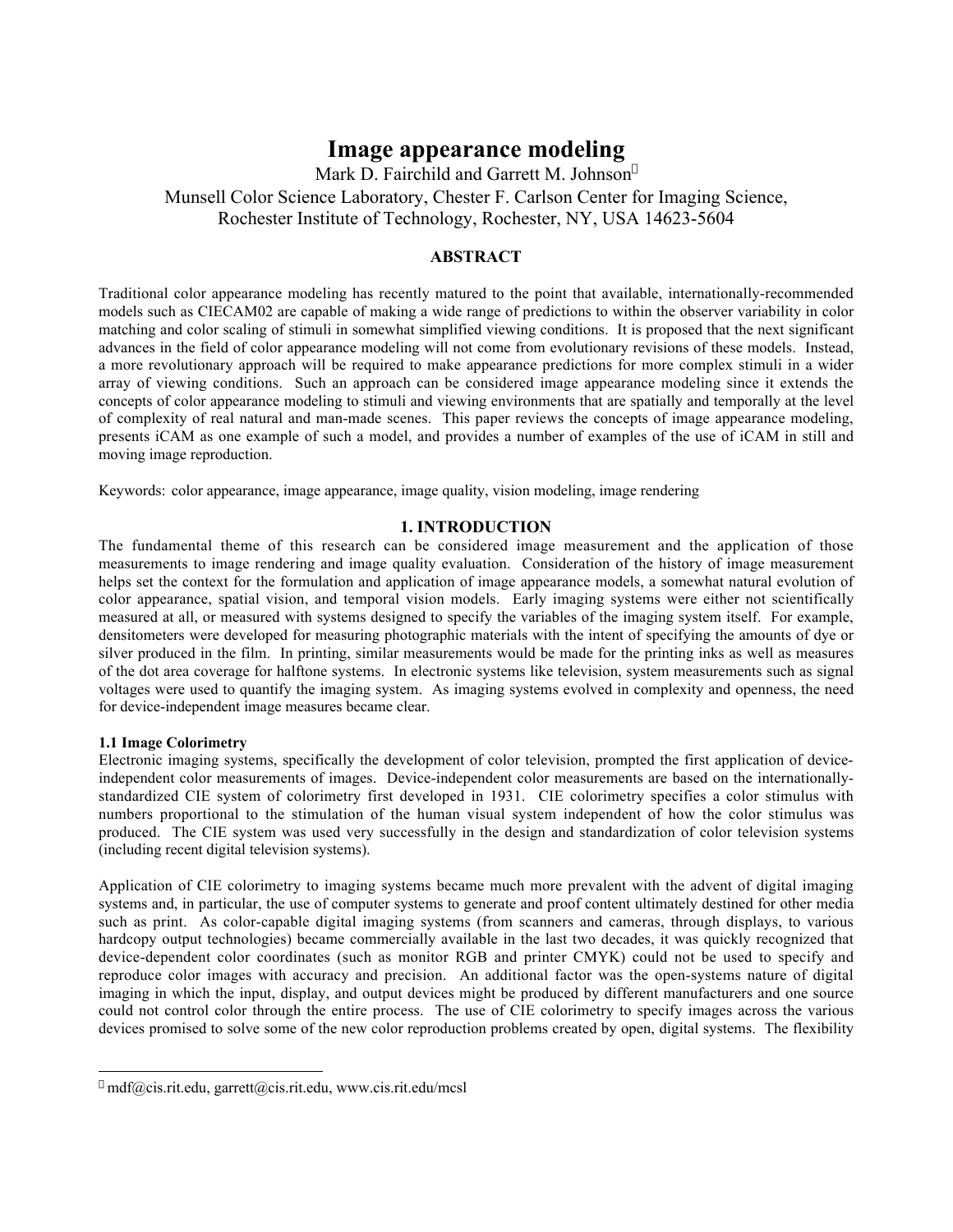of digital systems also made it possible and practical to perform colorimetric transformations on image data in attempts to match the colors across disparate devices and media.

Research on imaging device calibration and characterization has spanned the range from fundamental color measurement techniques to the specification of a variety of devices including CRT, LCD, and projection displays, scanners and digital cameras, and various film recording and print media. Some of the concepts and results of this research have been summarized by Berns.<sup>1</sup> Such capabilities are a fundamental requirement for research and development in color and image appearance. Research on device characterization and calibration provides a means to tackle more fundamental problems in device-independent color imaging. For example, conceptual research on design and implementation of device-independent color imaging, $\frac{2}{3}$  gamut mapping algorithms to deal with the reproduction of desired colors that fall outside the range that can be obtained with a given imaging device, $3$  and computer graphics rendering of high-quality spectral images that significantly improve the potential for accurate color in rendered scenes.<sup>4</sup> This type of research built upon, and contributed to, research on the development and testing of color appearance models for cross-media image reproduction.

#### **1.2 Color Appearance**

Unfortunately, fundamental CIE colorimetry does not provide a complete solution. CIE colorimetry is only strictly applicable to situations in which the original and reproduction are viewed in identical conditions. By their very nature, the images produced or captured by various digital systems are examined in widely disparate viewing conditions, from the original captured scene, to a computer display in a dim room, to printed media under a variety of light sources. Thus color appearance models were developed to extend CIE colorimetry to the prediction of color appearance (not just color matches) across changes in media and viewing conditions (not just within a single condition). Color appearance modeling research applied to digital imaging systems was very active throughout the 1990s culminating with the recommendation of the CIECAM97s model in 1997<sup>5</sup> and its revision, CIECAM02, in 2002.<sup>6</sup> Details on the evolution, formulation, and application of color appearance models can be found in Fairchild.<sup>7</sup> The development of these models was also enabled by visual experiments performed to test the performance of published color appearance models in realistic image reproduction situations.<sup>8</sup> Such research on color appearance modeling in imaging applications naturally highlighted the areas that are not adequately addressed for spatially complex image appearance and image quality problems.

#### **1.3 Image Appearance and Quality**

Color appearance models account for many changes in viewing conditions, but are mainly focused on changes in the color of the illumination (white point), the illumination level (luminance), and surround relative luminance. Such models do not directly incorporate any of the spatial or temporal properties of human vision and the perception of images. They essentially treat each pixel of an image (and each frame of a video) as completely independent stimuli. While color appearance modeling has been successful in facilitating device-independent color imaging and is incorporated into modern color management systems, there remains significant room for improvement. To address these issues with respect to spatial properties of vision and image perception (localized adaptation and spatial filtering) and image quality, the concept of image appearance models has been recently introduced and implemented.<sup>9,10</sup> These models combine attributes of color appearance models with attributes of spatial vision models that have been previously used for image quality metrics in an attempt to further extend the capabilities of color appearance models. Historically color appearance models largely ignored spatial vision (*e.g.*, CIECAM97s) while spatial vision models for image quality largely ignored color.<sup>11,12</sup> The goal in developing an image appearance model was to bring these research areas together to create a single model applicable to image appearance, image rendering, and image quality specifications and evaluations. One such model for still images, referred to as iCAM, has recently been published by Fairchild and Johnson<sup>11</sup> and this paper includes an initial extension to the temporal domain to examine digital video appearance. This model was built upon previous research in uniform color spaces,<sup>13</sup> the importance of image surround,<sup>14</sup> algorithms for image difference and image quality measurement,<sup>15,16</sup> insights into observers eye movements while performing various visual imaging tasks and adaptation to natural scenes,<sup>17,18</sup> and an earlier model of spatial and color vision applied to color appearance problems and high-dynamic-range (HDR) imaging.<sup>19</sup> The structure of the iCAM model, examples of its implementation for image appearance, and its extension to video appearance are presented below.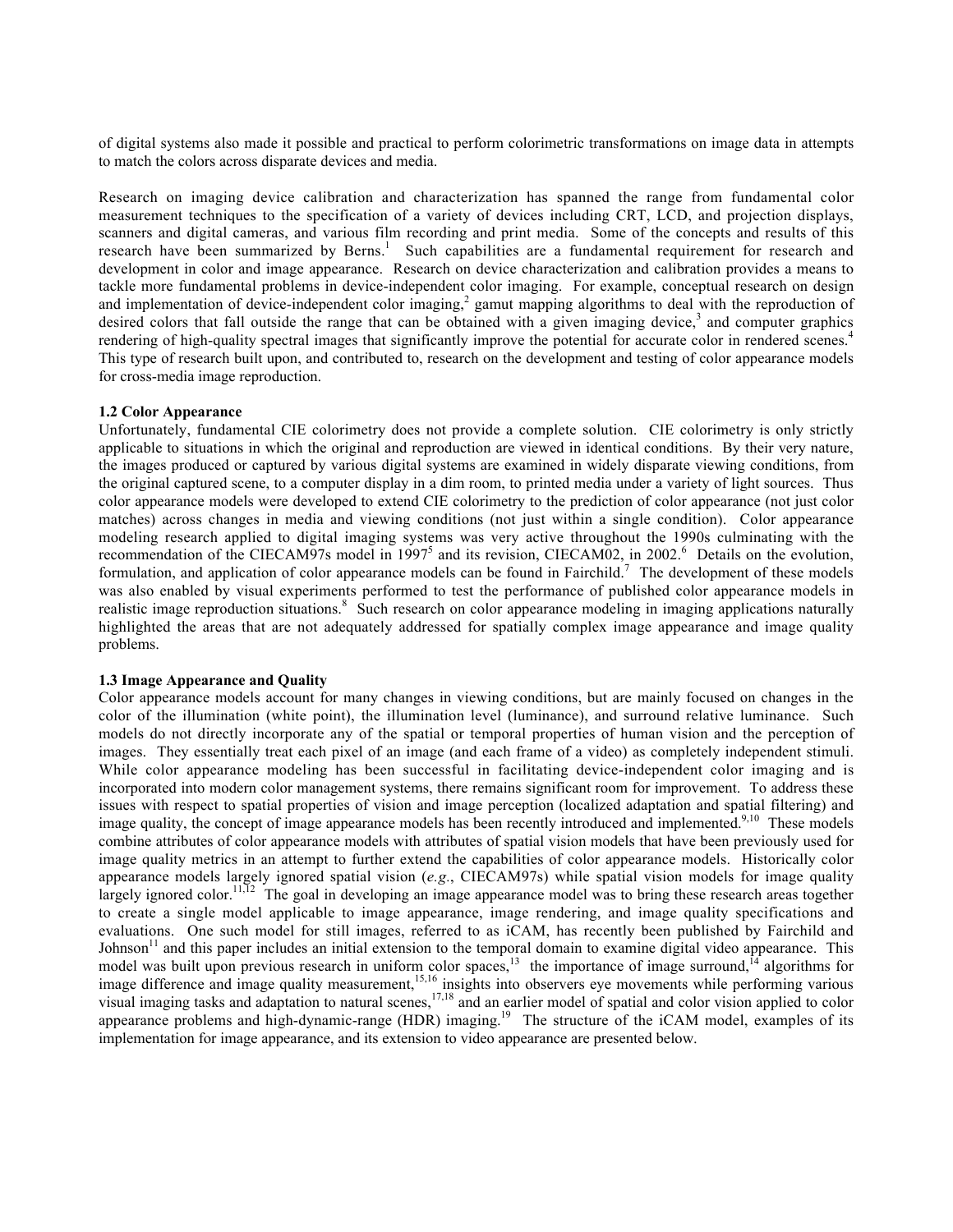#### **1.4 Still & Moving Image Appearance and Quality**

Visual adaptation to scenes and images is not only spatially localized according to some low-pass characteristics, but also temporally localized in a similar manner. To predict the appearance of digital video sequences, particularly those of high-dynamic range, the temporal properties of light and chromatic adaptation must be considered. To predict the quality (or image differences) of video sequences, temporal filtering to remove imperceptible high-frequency temporal modulations (imperceptible "flicker") must be added to the spatial filtering that removes imperceptible spatial artifacts (*e.g*., noise or compression artifacts). This paper describes a first attempt at spatial adaptation for video sequences. Future research is planned to enhance this first attempt, to implement spatio-temporal filtering, and to evaluate both psychophysically.

It is easy to illustrate that adaptation has a significant temporal low-pass characteristic. For example, if one suddenly turns on the lights in a darkened room (as upon first awakening in the morning), the increased illumination level is at first dazzling to the visual system, essentially overexposing it. After a short period of time, the visual system adapts to the new, higher level of illumination and normal visual perception becomes possible. The same is true when going from high levels of illumination to low levels (imagine driving into a tunnel in the daytime). Fairchild and Reniff<sup>20</sup> and Rinner and Gegenfurtner<sup>21</sup> have made detailed measurements of the time-course of chromatic adaptation. The Fairchild and Reniff results were used to create a temporal integration function to be applied to the XYZ adaptation image in the iCAM model. Briefly, the adaptation image depends not only on a spatially low-pass version of the current image frame, but a temporally low-pass version of the frames viewed in the previous ten seconds (enough time to capture most of the temporal effect). Thus a bright frame viewed immediately after a series of dark frames will appear (and be rendered) significantly brighter than the same frame viewed after a period of adaptation to similarly illuminated frames. There are two advantages to such processing. One is that the appearance of the rendered video mimics that of human perception and the second is that HDR video or cinema sequences can be rendered on low-dynamic-range displays (such as streaming video to an LCD on a laptop).

There has been significant research on video quality and video quality metrics, often aimed at the creation and optimization of encoding/compression/decoding algorithms such as MPEG2 and MPEG4. This research is relevant to the extension of iCAM to measure video differences, but has been undertaken with a very different objective. By analogy, the still-image visible differences predictor of Daly<sup>11</sup> is quite applicable to the prediction of the visibility of artifacts introduced into still images by JPEG image compression. The Daly model was designed to predict the probability of detecting an artifact (*i.e*, is the artifact above the visual threshold). The iCAM work summarized above<sup>10,16</sup> has had a different objective with respect to image quality. Instead of focusing on threshold differences in quality, the focus has been on the prediction of image quality scales (*e.g.*, scales of sharpness, contrast, graininess) for images with changes well above threshold. Such suprathreshold image differences are a different domain of image quality research based on image appearance that separate the iCAM model from previous image quality models.

Likewise, a similar situation exists in the area of video quality metrics. Metrics have been published to examine the probability of detection of artifacts in video (*i.e.*, threshold metrics), but there appears to be no models of video image appearance designed for rendering video and predicting the magnitudes of perceived differences in video sequences. The latter is the goal of the extension of iCAM. Two well-known video image quality models, the Sarnoff JND model and the NASA DVQ model, are briefly described below to contrast their capabilities with the proposed extensions to the iCAM model.

The Sarnoff JND model is the basis of the JNDmetrix software package <www.jndmetrix.com> and related video quality hardware. The model is briefly described in a technical report published by Sarnoff<sup>22</sup> and more fully disclosed in other publications.<sup>23</sup> It is based on the multi-scale model of spatial vision published by Lubin<sup>12,24</sup> with some extensions for color processing and temporal variation. The Lubin model is similar in nature to the Daly model mentioned above in that it is designed to predict the probability of detection of artifacts in images. These are threshold changes in images often referred to as just-noticeable differences, or JNDs. The Sarnoff JND model has no mechanisms of chromatic and luminance adaptation as are included in the iCAM model. The input to the Sarnoff model must first be normalized (which can be considered a very rudimentary form of adaptation). The temporal aspects of the Sarnoff model are also not aimed at predicting the appearance of video sequences, but rather at predicting the detectability of temporal artifacts. As such, the model only uses two frames (four fields) in its temporal processing. Thus, while it is capable of predicting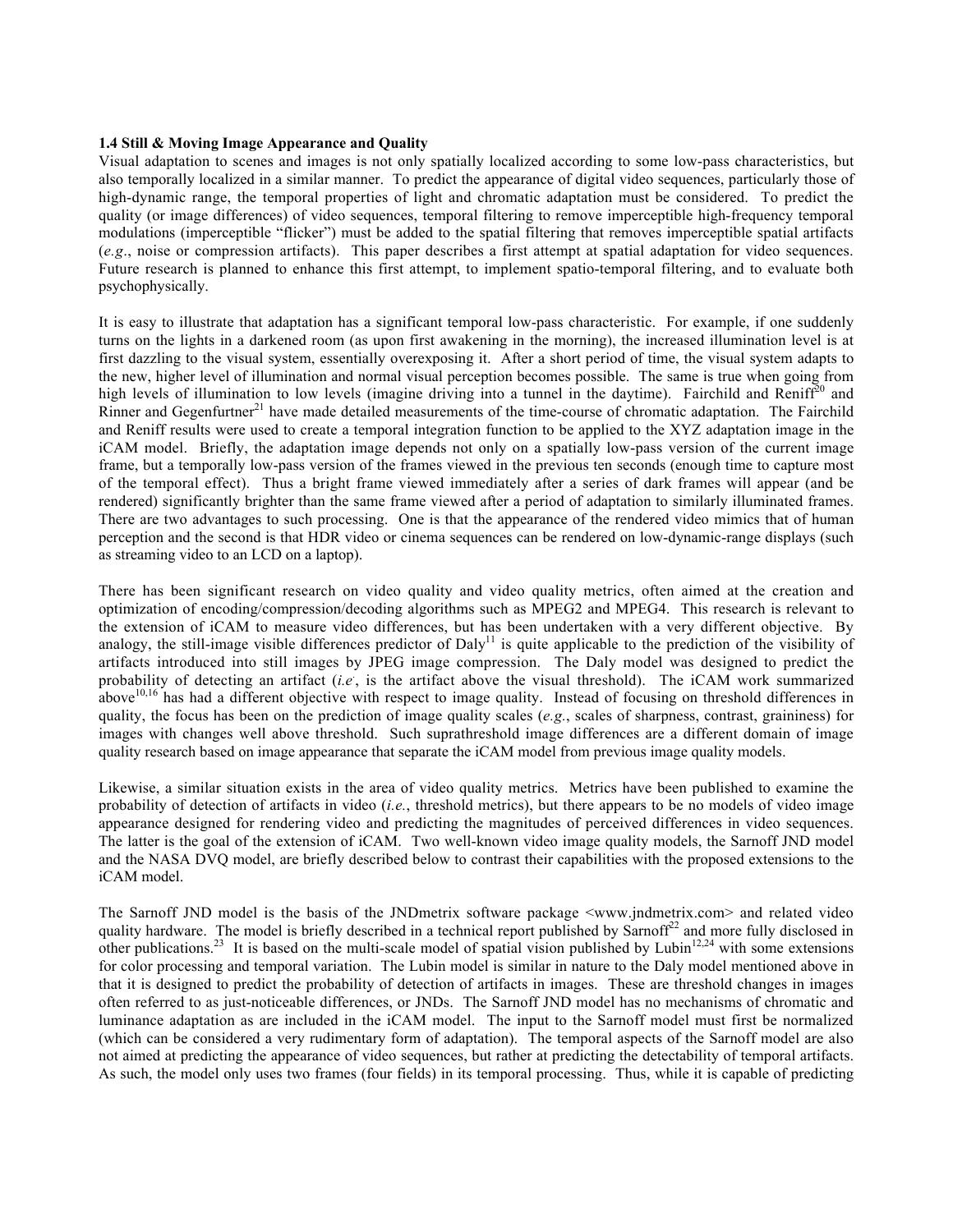the perceptibility of relatively high frequency temporal variation in the video (flicker) it cannot predict the visibility of low frequency variations that would require an appearance-oriented, rather than JND-oriented, model. The Sarnoff model also is not designed for rendering video. This is not a criticism of the model formulation, but an illustration of how the objective of the Sarnoff JND model is significantly different from that of the iCAM model. While it is wellaccepted in the vision science literature that JND predictions are not linearly related to suprathreshold appearance differences, it is certainly possible to use a JND model to try to predict suprathreshold image differences and the Sarnoff JND model has been applied with some success to such data.

A similar model, the DVQ (Digital Video Quality) metric has been published by Watson<sup>25</sup> and Watson *et al.*<sup>26</sup> of NASA. The DVQ metric is similar in concept to the Sarnoff JND model, but significantly different in implementation. Its spatial decomposition is based on the coefficients of a discrete cosine transformation (DCT) making it amenable to hardware implementation and likely making it particularly good at detecting artifacts introduced by DCT-based video compression algorithms. It also has a more robust temporal filter that should be capable of predicting a wider array of temporal artifacts. Like the Sarnoff model, the DVQ metric is aimed at predicting the probability of detection of threshold image differences. The DVQ model also includes no explicit appearance processing through spatial or temporal adaptation, or correlates of appearance attributes and therefore also cannot be used for video rendering. Again, this is not a shortcoming, but rather a property of the design objectives for the DVQ model.

In summary, while there is significant literature available on the visual modeling of digital video quality, it remains sparse and the available models were designed with objectives that differ significantly from those of this research. The extensions of the iCAM model for digital video applications will include temporal aspects of image adaptation and appearance in addition to suprathreshold video image difference metrics. Such extensions will enable new types of video rendering, artistic and visually veridical re-rendering of video and cinema content into different media, and prediction of perceived differences in video sequences at suprathreshold levels in both the spatial and temporal domain.

#### **2. THE iCAM FRAMEWORK**

Figure 1 presents a flow chart of the general framework for the iCAM image appearance model as applied to still images originally presented by Fairchild and Johnson.10 A description of the model along with example images and code can be found at <www.cis.rit.edu/mcsl/iCAM>. For input, the model requires colorimetrically characterized data for the image (or scene) and surround in absolute luminance units. The image is specified in terms of relative CIE XYZ tristimulus values. The adapting stimulus is a low-pass filtered version of the CIE XYZ image that is also tagged with absolute luminance information necessary to predict the degree of chromatic adaptation. The absolute luminances (Y) of the image data are also used as a second low-pass image to control various luminance-dependant aspects of the model intended to predict the Hunt effect (increase in perceived colorfulness with luminance) and the Stevens effect (increase in perceived image contrast with luminance). Lastly, a low-pass, luminance (Y) image of significantly greater spatial extent is used to control the prediction of image contrast that is well-established to be a function of the relative luminance of the surrounding conditions (Bartleson and Breneman equations). Refer to Fairchild<sup>7</sup> for a full discussion of the various image appearance effects mentioned above and detailed specifications of the data required. The specific low-pass filters used for the adapting images depend on viewing distance and application. Additionally, in some image rendering circumstances it might be desirable to have different low-pass adapting images for luminance and chromatic information to avoid desaturation of the rendered images due to local chromatic adaptation (decrease in visual sensitivity to the color of the stimulus). This is one example of application dependence. Local chromatic adaptation might be appropriate for image-difference or image-quality measurements, but inappropriate for image-rendering situations.

The first stage of processing in iCAM is to account for chromatic adaptation. The chromatic adaptation embedded in the recently-published CIECAM02 model<sup>6</sup> has been adopted in iCAM since it was well researched and established to have excellent performance with all available visual data. It is also a relatively simple chromatic adaptation model amenable to image-processing applications. The chromatic adaptation model is a linear von Kries normalization of RGB image signals to the RGB adaptation signals derived from the low-pass adaptation image at each pixel location. The RGB signals are computed using a linear transformation from XYZ to RGB derived by CIE TC8-01 in the formulation of CIECAM02. This matrix transformation has come to be called the  $M<sub>CAT02</sub>$  matrix, where CAT stands for chromatic adaptation transform. The von Kries normalization is further modulated with a degree-of-adaptation factor, D, that can vary from 0.0 for no adaptation to 1.0 for complete chromatic adaptation. An equation is provided in the CIECAM02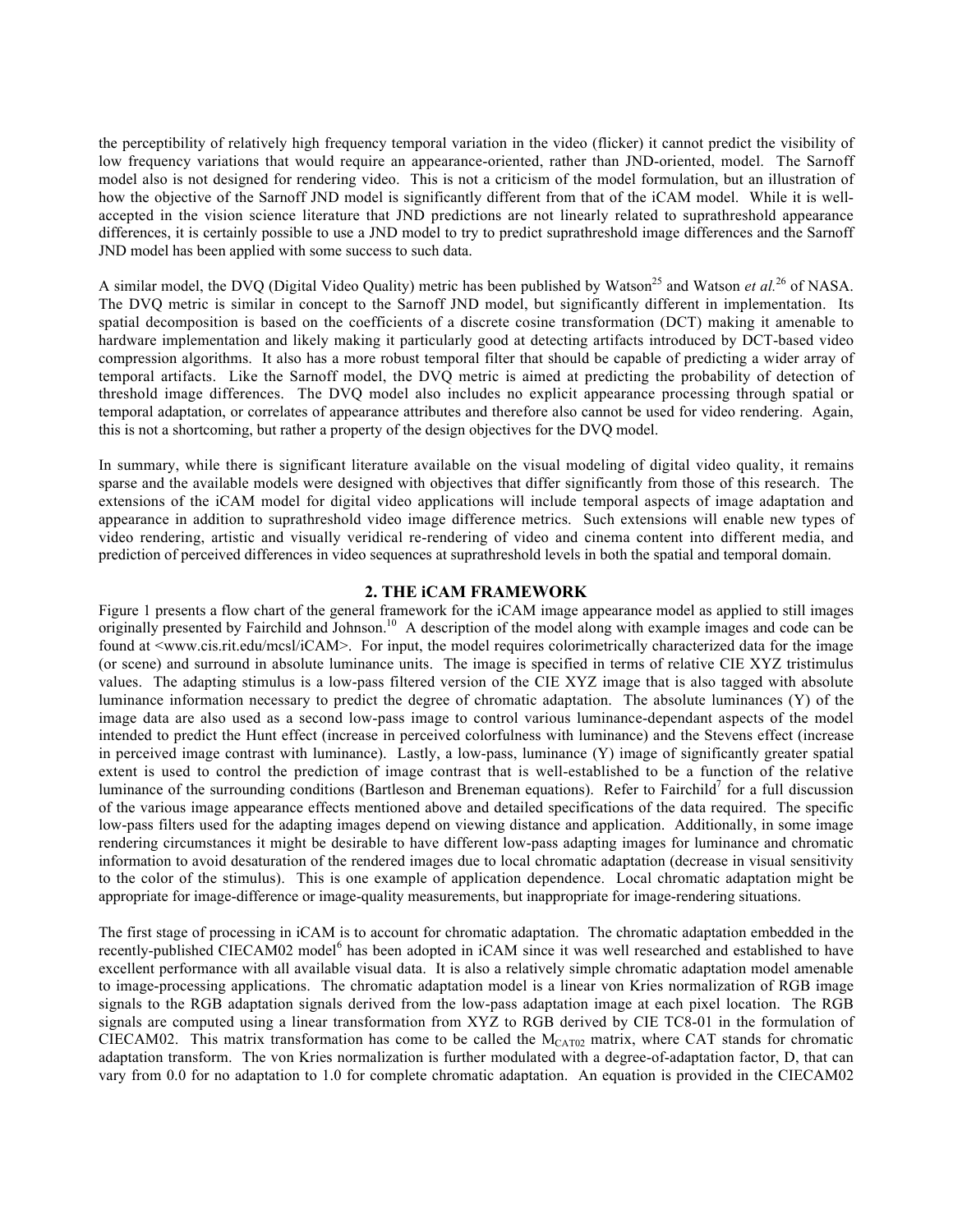formulation, and used in iCAM, for computation of D for various viewing conditions. Alternatively the D factor can be established manually. It should be noted that, while the adaptation transformation is identical to that in CIECAM02, the iCAM model is already significantly different since it uses spatially-modulated image data as input rather than single color stimuli and adaptation points. It also differs completely in the remainder of the formulation although using CIECAM02 equations where appropriate. One example of this is the modulation of the absolute-luminance image and surround luminance image using the  $F<sub>L</sub>$  function from CIECAM02. This function, slowly varying with luminance, has been established to predict a variety of luminance-dependent appearance effects in CIECAM02 and earlier models. Since the function has been established and understood, it was also adopted for the early stages of iCAM. However, the manner in which the  $F<sub>L</sub>$  factor is used in CIECAM02 and iCAM are quite different.



Figure 1. Flow chart of the iCAM image appearance model.

The next stage of the model is to convert from RGB signals (roughly analogous to cone signals in the human visual system) to opponent-color signals (light-dark, red-green, and yellow-blue; analogous to higher-level encoding in the human visual system) that are necessary for constructing a uniform perceptual color space and correlates of various appearance attributes. In choosing this transformation, simplicity, accuracy, and applicability to image processing were the main considerations. The color space chosen was the IPT space previously published by Ebner and Fairchild.<sup>13</sup> The IPT space was derived specifically for image processing applications to have a relatively simple formulation and specifically to have a hue-angle component with good prediction of constant perceived hue (important in gamut-mapping applications). More recent work on perceived hue has validated the applicability of the IPT space. The transformation from RGB to the IPT opponent space is far simpler than the transformations used in CIECAM02. The process involves a linear transformation to a different cone-response space (a different RGB), application of power-function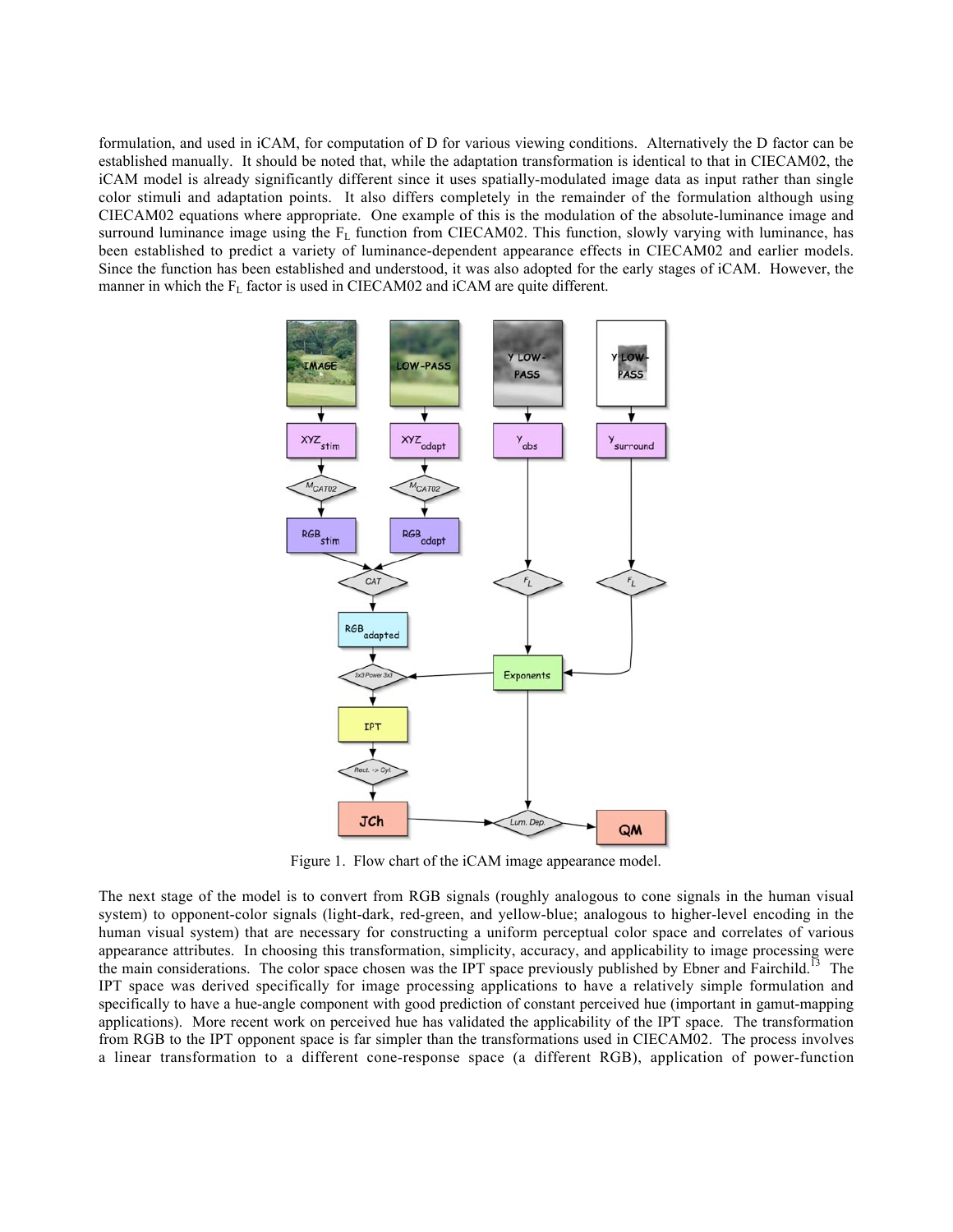nonlinearities, and then a final linear transformation to the IPT opponent space (I: light-dark; P: red-green, T: yellowblue).

The power-function nonlinearities in the IPT transformation are a critical aspect of the iCAM model. First, they are necessary to predict response compression that is prevalent in most human sensory systems. This response compression helps to convert from signals that are linear in physical metrics (*e.g.*, luminance) to signals that are linear in perceptual dimensions (*e.g.*, lightness). The CIECAM02 model uses a hyperbolic nonlinearity for this purpose. The behavior of which is that of a power function over the practical ranges of luminance levels encountered. Secondly, and a key component of iCAM, the exponents are modulated according to the luminance of the image (low-pass filtered) and the surround. This is essentially accomplished by multiplying the base exponent in the IPT formulation by the image-wise computed FL factors with appropriate normalization. These modulations of the IPT exponents allow the iCAM model to be used for predictions of the Hunt, Stevens, and Bartleson/Breneman effects mentioned above. They also happen to enable the tone mapping of high-dynamic-range images into low-dynamic range display systems in a visually meaningful way (see example in Fig. 4).

For image-difference and image-quality predictions, it is also necessary to apply spatial filtering to the image data to eliminate any image variations at spatial frequencies too high to be perceived. For example, the dots in a printed halftone image are not visible if the viewing distance is sufficiently large. This computation is dependent on viewing distance and based on filters derived from human contrast sensitivity functions. Since the human contrast-sensitivity functions vary for luminance (band-pass with sensitivity to high frequencies) and chromatic (low pass) information, it is appropriate to apply these filters in an opponent space. Thus in image-quality applications of iCAM, spatial filters are applied in the IPT space. Since it is appropriate to apply spatial filters in a linear-signal space, they are applied in a linear version of IPT prior to conversion into the non-linear version of IPT for appearance predictions. Johnson and Fairchild have recently discussed some of the important considerations for this type of filtering in image-difference applications and specified the filters used based on available visual data.<sup>16</sup> Since the spatial filtering effectively blurs the image data, it is not desirable for image rendering applications in which observers might view the images more closely than the specified viewing distance. The result would be a blurrier image than the original. It is only appropriate to apply these spatial filters when the goal is to compute perceived image differences (and ultimately image quality). This is an important distinction between spatially-localized adaptation (good for rendering and image quality metrics) and spatial filtering (good for image quality metrics, bad for rendering). In image-quality applications, the spatial filtering is typically broken down into multiple channels for various spatial frequencies and orientations. For example, Daly, $11$ Lubin,<sup>12</sup> and Pattanaik *et al.*<sup>19</sup> describe such models. More recent results suggest that while such multi-scale and multiorientation filtering might be critical for some threshold metrics, it is often not necessary for data derived from complex images and for supra-threshold predictions of perceived image differences (one of the main goals of iCAM). Thus, to preserve the simplicity and ease of use of the iCAM model, single-scale spatial filtering with anisotropic filters was adopted.

Once the IPT coordinates are computed for the image data, a simple coordinate transformation from rectangular to cylindrical coordinates is applied to obtain image-wise predictors of lightness (J), chroma (C), and hue angle (h). Differences in these dimensions can be used to compute image difference statistics and those used to derive image quality metrics. In some instances, correlates of the absolute appearance attributes of brightness (Q) and colorfulness (M) are required. These are obtained by scaling the relative attributes of lightness and chroma with the appropriate function of  $F<sub>L</sub>$  derived from the image-wise luminance map.

For image rendering applications, the main focus of this paper, it is necessary to take the computed appearance correlates (JCh) and then render them to the viewing conditions of a given display. The display viewing conditions set the parameters for the inversion of the IPT model and the chromatic adaptation transform (all for an assumed spatially uniform display adaptation typical of low-dynamic-range output media). This inversion allows the appearance of original scenes or images from disparate viewing conditions to be rendered for the observer viewing a given display. One important application of such rendering is the display of high-dynamic-range (HDR) image data on typical displays.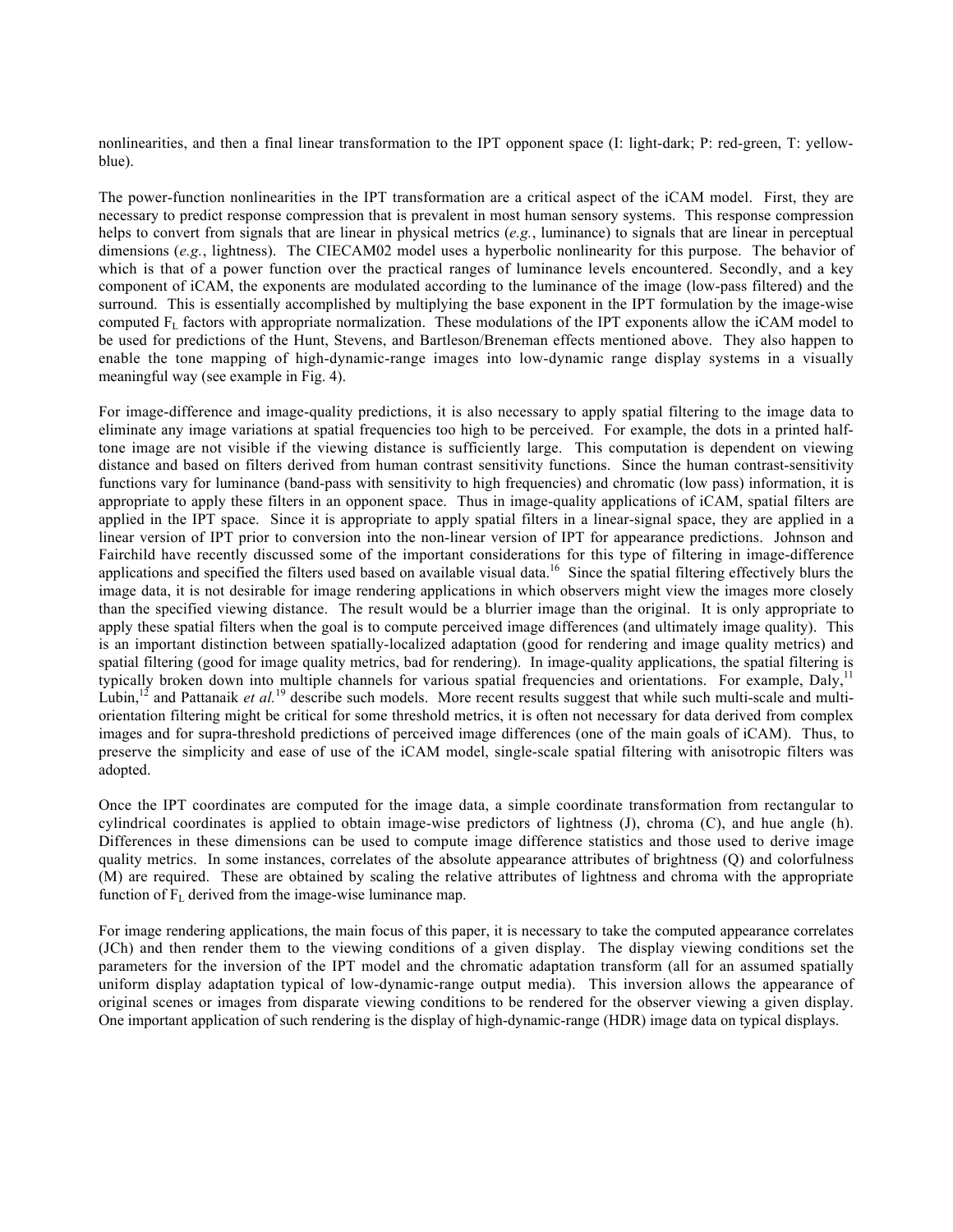### **3. IMAGE APPEARANCE APPLICATIONS (RENDERING)**



Figure 2. Implementation of iCAM for tone mapping of HDR images.

Figure 2 illustrates the extensions to the basic iCAM model required to complete an image rendering process necessary for HDR image tone mapping. The components essential in this process are the inversion of the IPT model for a single set of spatially constant viewing conditions (the display) and the establishment of spatial filters for the adapting stimuli used for local luminance adaptation and modulation of the IPT exponential nonlinearity. While the derivation of optimal model settings for HDR image rendering is still underway, quite satisfactory results have been obtained using the settings described below.



## **4. IMAGE QUALITY APPLICATIONS (DIFFERENCE PERCEPTIBILITY)**

Figure 3. Implementation of iCAM for image difference and image quality metrics.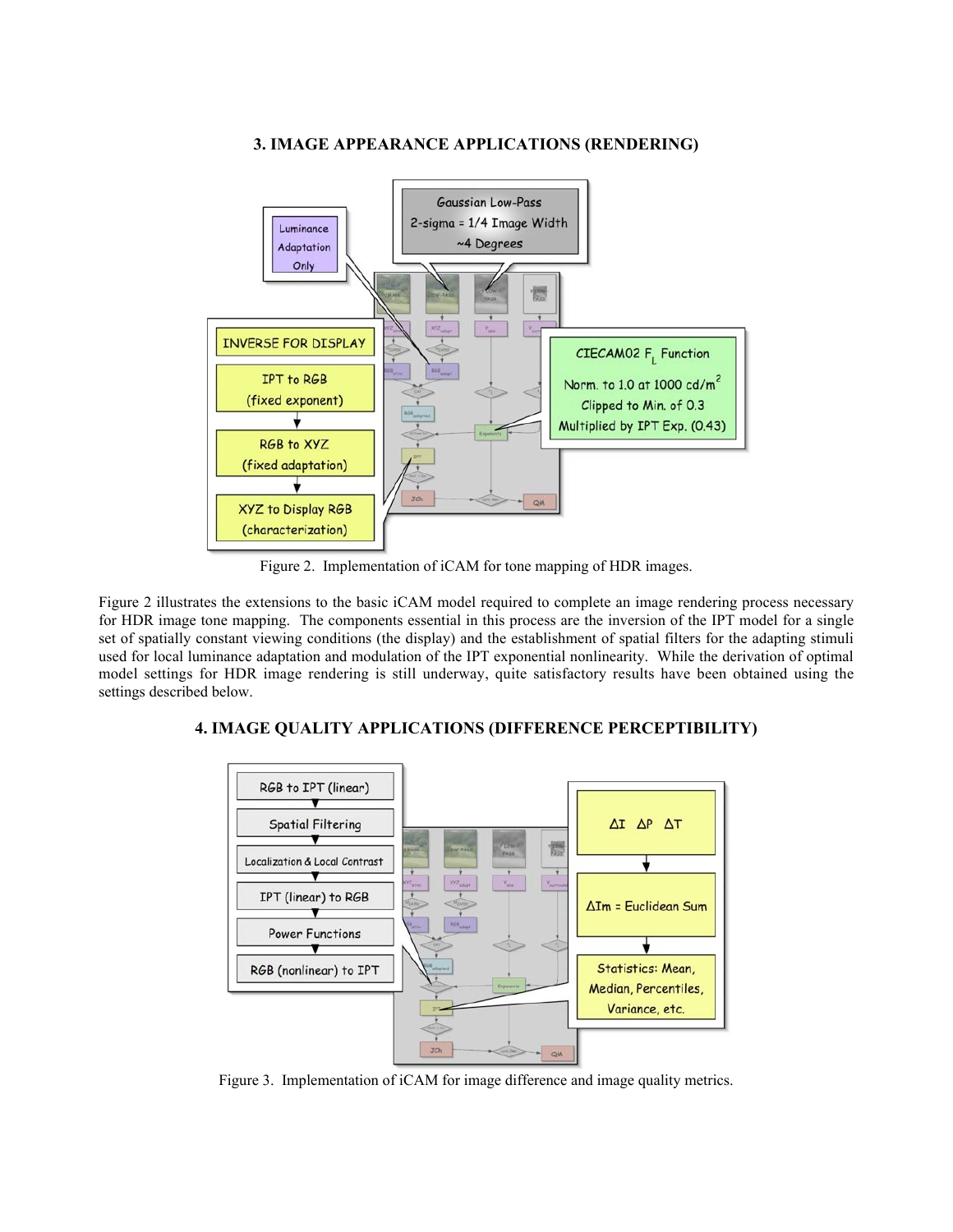A slightly different implementation of iCAM is required for image quality applications in order to produce image maps representing the magnitude of perceived differences between a pair of images. In these applications, viewing-distancedependent spatial filtering is applied in a linear IPT space and then differences are computed in the normal nonlinear IPT space. Euclidean summations of these differences can be used as an overall color difference map and then various summary statistics can be used to predict different attributes of image difference and quality. This process is outlined in Fig. 3 and described more fully in Johnson and Fairchild.<sup>27</sup>

#### **5. IMAGE RENDERING EXAMPLES**

The iCAM model has been successfully applied to prediction of a variety of color appearance phenomena such as chromatic adaptation (corresponding colors), color appearance scales, constant hue perceptions, simultaneous contrast, crispening, spreading, and image rendering.<sup>10</sup> One of the most interesting and promising applications of iCAM is to the rendering of high-dynamic-range (HDR) images to low-dynamic-range display systems. HDR image data are quickly becoming more prevalent. Historically HDR images were obtained through computer graphics simulations computed with global-illumination algorithms (*e.g.*, ray tracing or radiosity algorithms) or through the calibration and registration of images obtained through multiple exposures. Real scenes, especially those with visible light sources, often have luminance ranges of up to six orders of magnitude. More recently, industrial digital imaging systems have become commercially available that can more easily capture HDR image data. It is also apparent that consumer digital cameras will soon be capable of capturing greater dynamic ranges. Unfortunately display and use of such data are difficult and will remain so since even the highest-quality displays are generally limited in dynamic range to about two orders of magnitude. One approach is to interactively view the image and select areas of interest to be viewed optimally within the display dynamic range. This is only applicable to computer displays and not appropriate for pictorial imaging and printed output. Another limitation is the need for capability to work with greater than 24-bit (and often floating point) image data. It is desirable to render HDR pictorial images onto a display that can be viewed directly (no interactive manipulation) by the observer and appear similar to what the observer would perceive if the original scene was viewed. For printed images, it is not just desirable, but necessary. Pattanaik *et al.*<sup>19</sup> review several such HDR rendering algorithms and it is worth noting that several papers were presented on the topic at the most recent SIGGRAPH meeting, illustrating continued interest in the topic.



Figure 4. Three HDR images from <www.debevec.org>. The leftmost column illustrates linear rendering of the image data, the middle column illustrates manually-optimized power-function transformations, and the rightmost column represents the automated output of the iCAM model implemented for HDR rendering (see Fig. 2).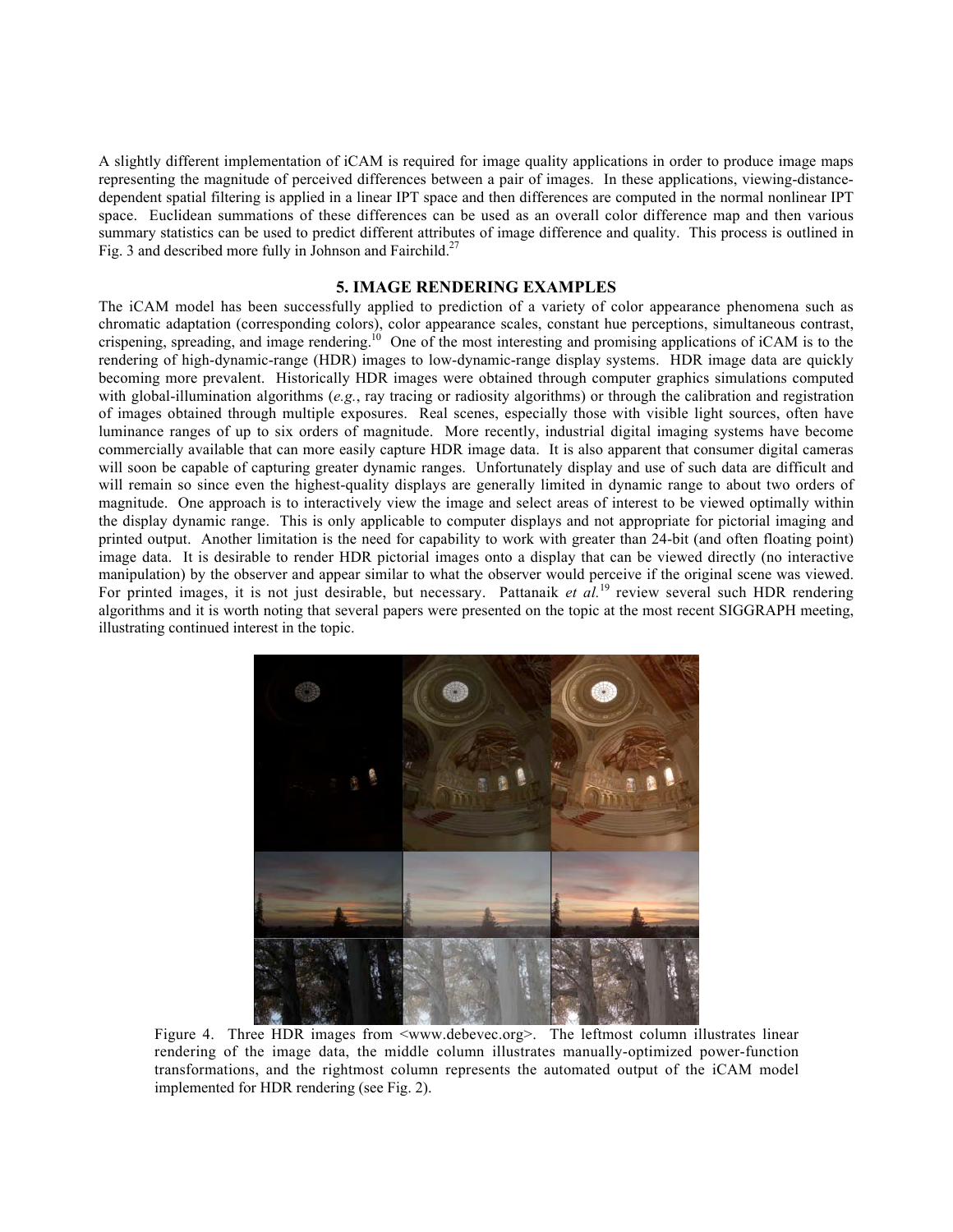Since iCAM includes spatially-localized adaptation and spatially-localized contrast control, it can be applied to the problem of HDR image rendering. This is not surprising since the fundamental problem in HDR rendering is to reproduce the appearance of an HDR image or scene on a low-dynamic-range display. Since the encoding in our visual system is of a rather low dynamic range, this is essentially a replication of the image appearance processing that goes on in the human observer and is being modeled by iCAM. Figure 4 illustrates application of the iCAM model to HDR images obtained from Debevec <www.debevec.org>. The images in the left column of Fig. 4 are linear renderings of the original HDR data normalized to the maximum presented simply to illustrate how the range of the original data exceeds a typical 24-bit (8-bits per RGB channel) image display. For example, the memorial image data (top row) have a dynamic range covering about six orders of magnitude since the sun was behind one of the stained-glass windows. The middle column of images represents a typical image-processing solution to rendering the data. One might consider a logarithmic transformation of the data, but that would do little to change the rendering in the first column. Instead the middle column was generated interactively by finding the optimum power-function transformation (also sometimes referred to as gamma correction; note that the linear images in the first column are already gamma corrected). For these images, transformations with exponents, or gammas, of approximately 1/6 (as opposed to 1/1.8 to 1/2.2 for typical displays) were required to make the image data in the shadow areas visible. While these power-function transformations do make more of the image-data visible, they required user interaction, tend to wash out the images in a way not consistent with the visual impression of the scenes, and introduce potentially-severe quantization artifacts in shadow regions. The rightmost column of images shows the output of the iCAM model with spatially-localized adaptation and contrast control (as shown in Fig. 2). These images both render the dynamic range of the scene to make shadow areas visible and retain the colorfulness of the scene. The resulting iCAM images are quite acceptable as reproductions of the HDR scenes (equivalent to the result of dodging and burning historically done in photographic printing). It is also noteworthy that the iCAM-rendered images were all computed with an automated algorithm mimicking human perception with no user interaction.



#### **6. DIGTAL VIDEO RENDERING**

Figure 5. Implementation of iCAM for tone mapping of HDR video sequences. The temporal integrator is given in Eq. 1.

The extension of iCAM to digital video applications requires implementation of a temporally low-pass function to model the time-course of chromatic and light adaptation for rendering applications and the extension of the spatial filters to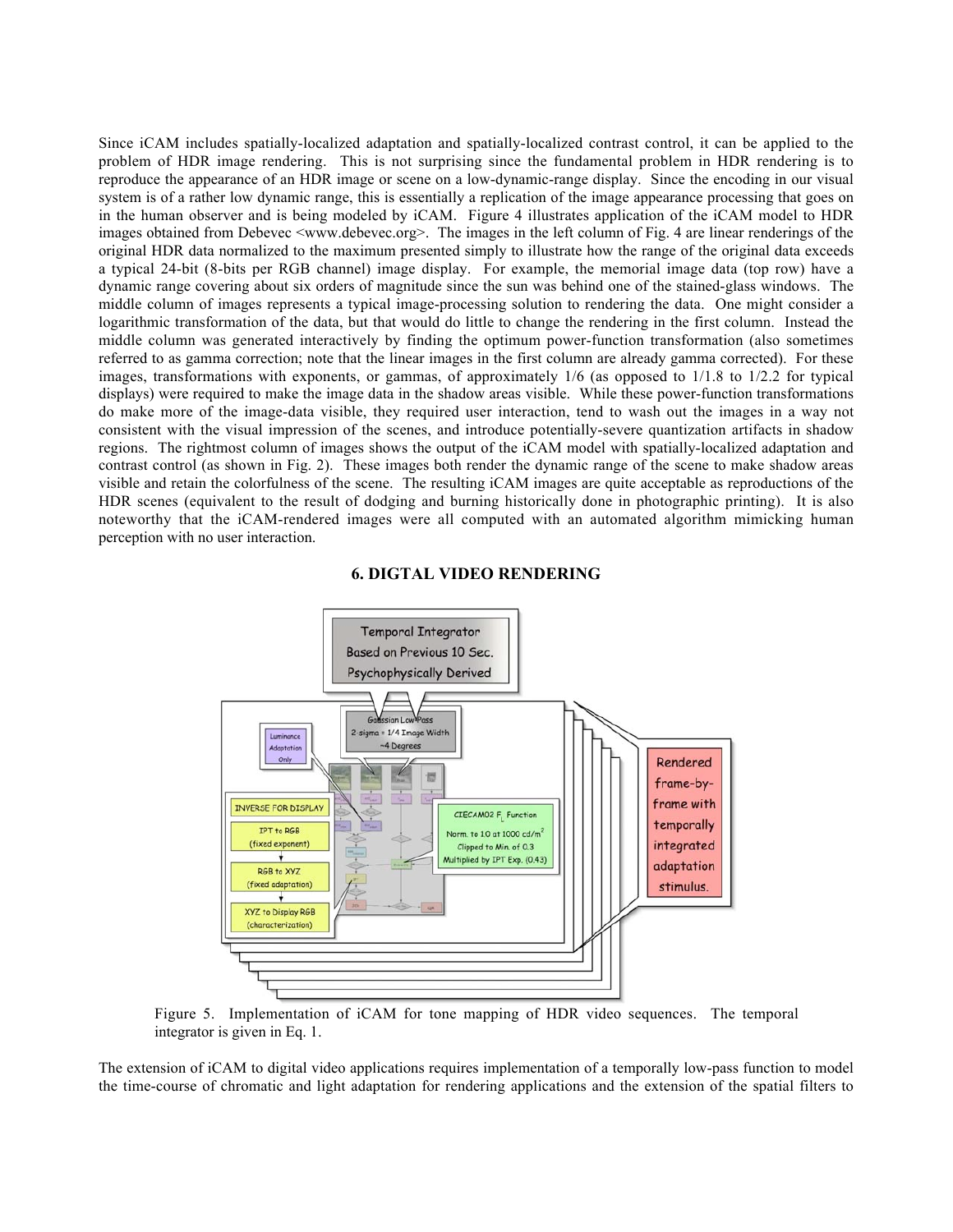spatio-temporal filters for image difference and quality applications. Only video rendering, and thus the temporal properties of adaptation, are addressed in this paper. Fairchild and Reniff<sup>20</sup> collected data on the time-course of chromatic adaptation to image displays and found that it was essentially complete after about 2 minutes with much of process complete in a few seconds. Further analysis of their data suggested that adequate video rendering could be accomplished by computing the adaptation for each video frame based on the previous 10 sec. of video. To derive a temporal integration function, the degree-of-adaptation data as a function of time after a sharp transition of the adapting stimulus of Fairchild and Reniff<sup>20</sup> was examined. The visual data were described using a sum-of-two-exponentials function. An average function was derived for all of the viewing conditions used in the experiments, flipping the function into the negative-time domain to examine the effect of previous exposures, and then taking the derivative of the function (since the collected data were effectively a cumulative integral. Examination of this function shows that the value at negative 10 sec. is 0.75% of the value at 0 sec. and thus the decision was made that 10 sec. of integration was satisfactory for practical applications. Equation 1 is the final temporal integration function,  $AW(f)$  for adapting weight, expressed in terms of numbers of frames with an assumption of 30 frames per second  $(f = 0)$  for the current video frame and  $f = -300$  for the frame that passed 10 sec. ago) and normalized to unit area. The implementation of this temporal integrator is illustrated in Fig. 5.

$$
AW(f) = 0.000261e^{0.000767f} + 0.0276e^{0.0297f}
$$
 (1)



Figure 6. Frames from a video sequence rendered with iCAM extended as shown in Fig. 5. See text for full explanation. (a) First frame of image data after dark adaptation, (b) 10 sec. after the initial exposure, and (c) final frame of the sequence. Upper right sub-frames show the spatially and temporally integrated adapting luminance image and the lower right sub-frames show the iCAM rendered video frames.

A simple example HDR video sequence was created by scanning a small frame through the Debevec's HDR memorial scene. The sequence begins with 10 sec. of darkness to set the model to dark adaptation. There is then an abrupt transition to a view of the round window at the top of the memorial scene. This view is fixated for 10 sec. to illustrate the temporal changes in adaptation (applied both to the local luminance adaptation and local contrast adaptation mechanisms). The sequence then scans through the scene to show other transitions in appearance. Figure 6 shows 3 frames extracted from the video sequence. Each frame is actually a composite of 4 sub-frames. The upper left subframe is the linearly-rendered HDR image data assuming no frame-by-frame gain control. The lower left sub-frame is also linearly-rendered, but includes a frame-by-frame gain control. This sub-frame illustrates that even small segments of the original scene often contain HDR image data. The upper right sub-frame shows the luminance channel of the temporally-integrated (and spatially low pass) adaptation image. This is the image used to set the luminance adaptation and the IPT exponents. Lastly, the lower right sub-frame shows the fully rendered video processed through the spatial and temporal iCAM model. The three frames show (a) the first frame of image data immediately following transition from the dark frames, (b) 10 sec. later after adaptation to the same view has stabilized, and (c) the final frame of the sequence showing a typical adaptation state during a scan through the scene. Note that the rendered sub-frame in (a) is extremely bright as is typically witnessed upon entering a brightly illuminated scene (or upon opening one's eye's after a period of dark adaptation) while the adaptation stimulus is dark since there is no prior exposure. Frame (b) shows how the adaptation stimulus has built up over the previous 10 sec. and it's effect as witnessed in the rendered sub-frame, which is similar to a steady-state view of the still image as given in Fig. 4.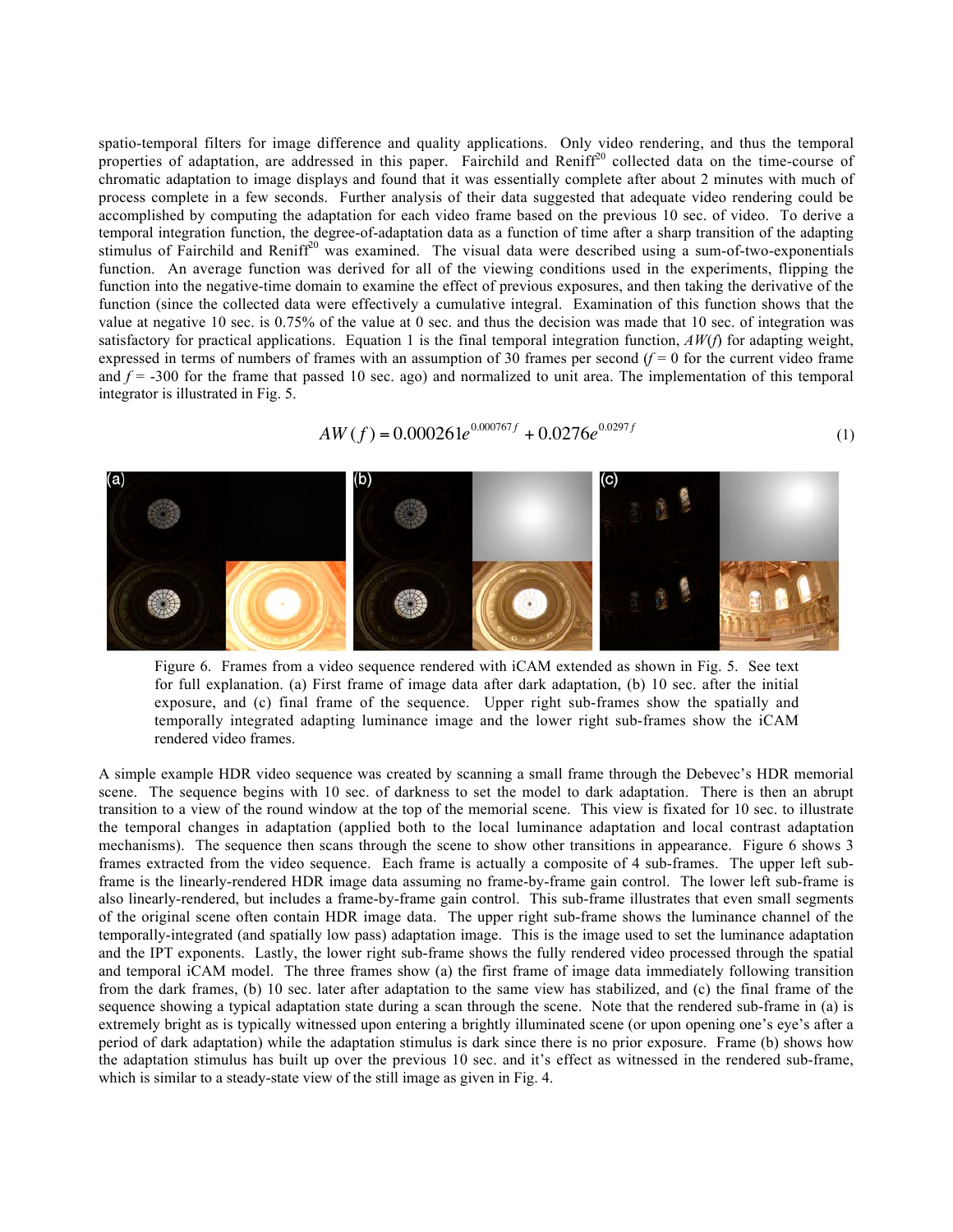#### **7. CONCLUSIONS**

Advances in imaging and computing technologies along with increased knowledge of the function and performance of the human visual system have allowed for the integration of models of color, spatial, and temporal vision to create a new type of color appearance model, referred to as an image appearance model. Such models show promise in a variety of applications ranging from image difference and image quality metrics to the rendering of image data. This paper described the framework of one example of an image appearance model referred to as iCAM and illustrated its applicability to HDR image tone mapping along with initial efforts to extend the model to video appearance and quality applications. Future efforts will be directed at completion of the spatio-temporal filters required for video difference metrics, the collection of more psychophysical data on image and video appearance and differences, and the formulation of specific iCAM algorithms for various applications.

#### **8. REFERENCES**

- 1. R.S. Berns, A generic approach to color modeling, *Color Research and Application* **22,** 318-325 (1997).
- 2. M.D. Fairchild, Some hidden requirements for device-independent color imaging, *SID International Symposium,* San Jose 865-868 (1994).
- 3. G.J. Braun and M.D. Fairchild, General-purpose gamut-mapping algorithms: Evaluation of contrast-preserving rescaling functions for color gamut mapping, *Journal of Imaging Science and Technology* **44**, 343-350 (2000).
- 4. G.M. Johnson and M.D. Fairchild, Full-spectral color calculations in realistic image synthesis, *IEEE Computer Graphics & Applications* **19:4**, 47-53 (1999).
- 5. CIE, The CIE 1997 Interim Colour Appearance Model (Simple Version), CIECAM97s, *CIE Pub. 131* (1998).
- 6. N. Moroney, M.D. Fairchild, R.W.G. Hunt, C.J Li, M.R. Luo, and T. Newman, The CIECAM02 color appearance model, *IS&T/SID 10<sup>th</sup> Color Imaging Conference*, Scottsdale, 23-27 (2002).
- 7. M.D. Fairchild, *Color Appearance Models,* Addison-Wesley, Reading, Mass., (1998).
- 8. K.M. Braun and M.D. Fairchild, Testing five color appearance models for changes in viewing conditions, *Color Research and Application* **22,** 165-174 (1997).
- 9. M.D. Fairchild, Image quality measurement and modeling for digital photography, *International Congress on Imaging Science '02*, Tokyo, 318-319 (2002).
- 10. M.D. Fairchild and G.M. Johnson, Meet iCAM: A next-generation color appearance model, *IS&T/SID 10th Color Imaging Conference*, Scottsdale, 33-38 (2002).
- 11. S. Daly, The Visible Differences Predictor: An algorithm for the assessment of image fidelity, in *Digital Images and Human Vision*, A. Watson, Ed., MIT, Cambridge, 179-206 (1993).
- 12. J. Lubin, The use of psychophysical data and models in the analysis of display system performance, in *Digital Images and Human Vision*, A. Watson, Ed., MIT, Cambridge, 163-178 (1993).
- 13. F. Ebner, and M.D. Fairchild, Development and testing of a color space (IPT) with improved hue uniformity, *IS&T/SID 6th Color Imaging Conference,* Scottsdale, 8-13 (1998).
- 14. M.D. Fairchild, Considering the surround in device-independent color imaging, *Color Research and Application* **20,** 352-363 (1995).
- 15. M.D. Fairchild, Modeling color appearance, spatial vision, and image quality, *Color Image Science: Exploiting Digital Media,* Wiley, New York, 357-370 (2002b).
- 16. G.M. Johnson and M.D. Fairchild, A top down description of S-CIELAB and CIEDE2000, *Color Research and Application*, in press (2003b).
- 17. J.S. Babcock, J.B. Pelz and M.D. Fairchild, Eye tracking observers during color image evaluation tasks, *SPIE/IS&T Electronic Imaging Conference*, Santa Clara, in press (2003).
- 18. M.A. Webster and J.D. Mollon, Adaptation and the color statistics of natural images, *Vision Res.* **37**, 3283-3298 (1997).
- 19. S.N. Pattanaik, J.A. Ferwerda, M.D. Fairchild, and D.P. Greenberg, A multiscale model of adaptation and spatial vision for image display, *Proceedings of SIGGRAPH 98,* 287-298 (1998).
- 20. M.D. Fairchild and L. Reniff, Time-course of chromatic adaptation for color-appearance judgements, *Journal of the Optical Society of America A* **12,** 824-833 (1995).
- 21. O. Rinner and K.R. Gegenfurtner, Time course of chromatic adaptation for color appearance discrimination, *Vision Res.* **40**, 1813-1826 (2000).